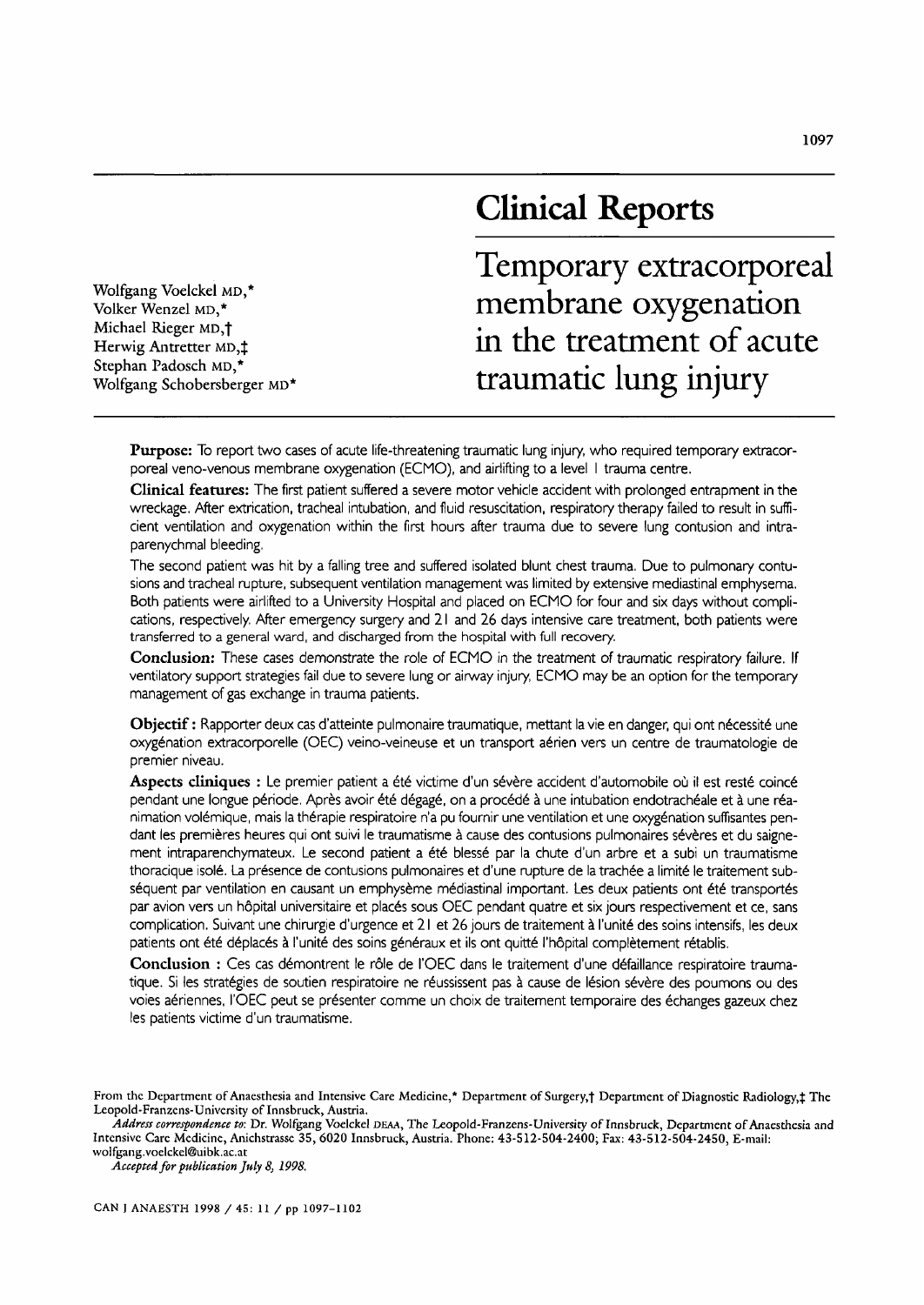#### 1098 CANADIAN JOURNAL OF ANAESTHESIA

**F AILURE** of respiratory support strategies<br>after severe traumatic lung injury may be<br>caused by haemo-pneumothorax, laceration<br>of the airway including tracheal or bronchial<br>digenvisor and extransive submanagement contrain after severe traumatic lung injury may be caused by haemo-pneumothorax, laceration of the airway including tracheal or bronchial disruption, and extensive pulmonary contusion; especially when associated with intraparenchymal bleeding, Although some of these life-threatening injuries can be treated surgically, maintenance of sufficient ventilation and oxygenation may be a fundamental problem before or even after surgery. Accordingly, employment of veno-venous extracorporeal membrane oxygenation (ECMO) may be an important intervention to treat refractory hypoxia and/or hypercarbia. In general, this technique is available on a regular basis mainly in hospitals with large intensive care units and the capability of cardiac surgery; therefore rendering this technology readily available mainly in trauma centres.

Patients requiring ECMO may need rapid transport from small hospitals or accident sites to a level I trauma centre. Therefore, despite limited possibilities of respiratory management during an airlift, and the incoherent risk of barotrauma-mediated further deterioration, helicopter transport may be indicated. In this report, we describe the case of two patients with life-threatening respiratory failure immediately after trauma, and subsequent helicopter transport to a trauma centre. Immediately after hospital admission, both patients were treated successfully with ECMO, which was maintained without complications until respiratory recovery.

#### **Case #1**

A 29-yr-old man suffered a motor vehicle accident at night on the highway. Although the emergency medical service was dispatched immediately, it took 20 min until an emergency physician arrived at the scene, and additional 60 min until extrication of the patient from the wrecked car. During the rescue operation, the patient was conscious, but showed signs of respiratory distress. Adequate circulation was maintained by aggressive fluid management. After extrication and induction of anaesthesia, tracheal intubation was performed, and a left-sided chest tube was inserted because the initial impression strongly suggested a haemopneumothorax. Approximately two hours after the accident, the patient was transported to the hospital which was located closest to the accident scene.

After admission, chest x-ray revealed a left-sided tension haemo-pneumothorax, multiple rib fractures, severe contusions of both lungs, as well as a fracture of the davide and a minor hip fracture. The tip of the chest tube could be located in a dorso-apical position,



FIGURE 1 Case report #1: CT scan after admission to a major trauma centre. Homogenous opacification of both lungs with ventro-dorsal gradient representing acute lung-injury combined with pneumothorax and pneumomediasfinum on both sides,

surrounded by haematoma and atelectatic areas of the lung. Two additional chest tubes were then inserted and advanced to a more ventral position. Fluids as well as packed red cells were rapidly infused up to a level of  $10 \text{ g} \cdot dL^{-1}$  haemoglobin to maintain adequate circulation and tissue perfusion. Results of arterial blood gas analysis during the next hours during continuous positive pressure ventilation (inversed ratio ventilation 2:1; pressure controlled ventilation;  $P_{max}$  32 cm  $H_2O$ ; FIO, 1.0; f 20;  $V_T$  400 mL; PEEP 10 cm H<sub>2</sub>O; mean airway pressure  $25 \text{ cm H}_2\text{O}$  are given in Table I.

Five hours after admission, helicopter transfer to a trauma centre (distance, 75 km) was arranged for further treatment. Immediately after admission to the trauma centre emergency room, arterial blood gas analysis revealed severe respiratory failure. Percutaneous ECMO was established, and resulted in an instantaneous improvement in oxygenation and ventilation. The extracorporeal circuit consisted of a centrifugal pump (Biopump, Biomedicus, Eden Prairie, MN, USA), and a hollow fibre oxygenator (Maxima, Medtronic Blood System, Anaheim, CA, USA) with an integrated heat exchanger; the entire extracorporeal system (Mcdtronic, Kerkrade, Netherlands) was heparin coated.

After diagnostic radiology imaging, the patient was transferred to the intensive care unit (ICU) for further therapy. Table II shows the results of blood gas analysis under partial ECMO (~40% of cardiac output), and biphasic positive airway pressure (pressure-ratio 35/20 mbar, time ratio 1.2/t.2 sec). Inspiratory oxygen fraction was reduced in the next 12 hr from 1.0 to 0.5. The whole blood activated clotting time was kept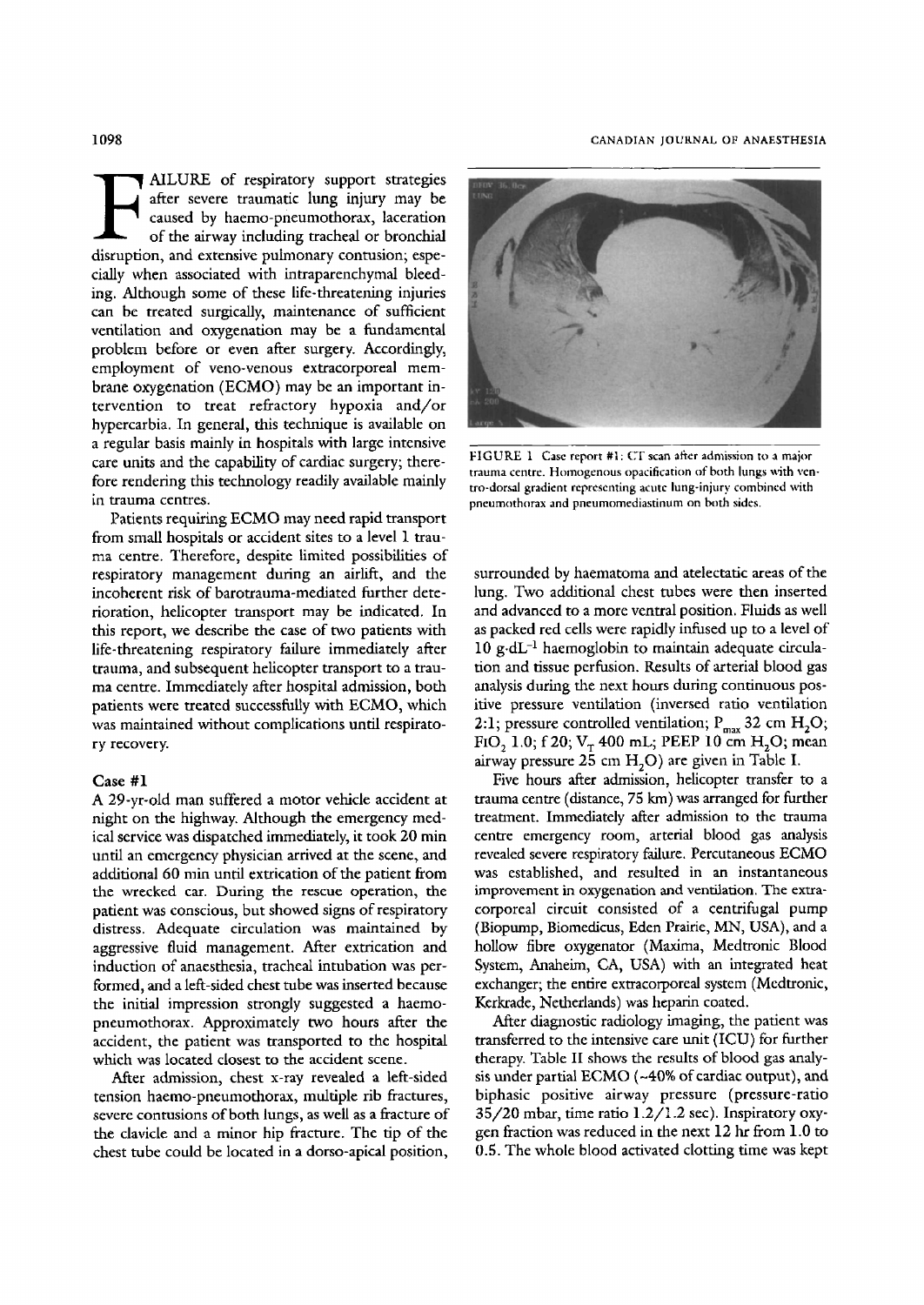

FIGURE 2 Case report #2: CT of the thorax in prone position demonstrates extensive traumatic injury of both lungs with homogenous lung haemorrhage ventrally as well as pneumothorax and soft tissue emphysema

between 120 - 140 sec with an infusion of 200 - 700  $IU·hr<sup>-1</sup>$  heparin. Subsequently, diagnostic imaging revealed that signs of severe pulmonary contusion, emphysema, and adult respiratory distress syndrome (Figure 1) diminished within the following days. During four days of ECMO support, no problems or complications occurred, and ECMO was stopped. After 15 additional days of ventilation, extubation was successful; the patient was discharged from the ICU five days later, and discharged subsequently from the hospital with full recovery.

#### Case #2

When attending his father during work in a forest, a 12 year-old boy suffered a severe blunt thoracic trauma by a falling tree. After an initial episode of unconsciousness, he was awake, but suffered respiratory distress. Because of the remote location, it took 35 min until a local physician arrived at the scene, who was followed shortly thereafter by a physician-staffed emergency medical service helicopter. Rapidly expanding surgical emphysema, comprising the entire trunk and neck, made airway management extremely difficult. However, orotracheal intubation with a 6.0 mm tube was successful, and a chest tube was inserted on the fight side because of unequal breath sounds in the physical examination.

Subsequently, ventilation deteriorated; this was reflected by high peak inspiratory airway pressure even with small tidal volumes. This status influenced the decision to airlift the patient to the nearest county hospital (flight time, 10 min) for further stabilization and diagnostic imaging. After optimizing the position of the endotracheal and chest tubes in the county hospital emergency room, the patient was prepared for helicopter transport to a trauma centre. During the subsequent 30 min flight, ventilation was performed with a bag-valve device instead of with an automatic transport ventilator, but remained difficult.

Diagnostic imaging in the trauma centre emergency room revealed a ventral pneumothorax as well as parenchymal lung contusions on both sides (Figure 2). Additional chest tubes were inserted, and the patient was transferred to the ICU. Despite biphasic positive airway pressure ventilation (pressure-ratio  $35/10$  mbar; inversed time-ratio  $2.0/0.6$  sec; FiO, 1.0), oxygenation and ventilation deteriorated within the next hours (lowest PaO<sub>2</sub>, 50 mm Hg). Approximately 24 hr after admission to the trauma centre, tracheal rupture was diagnosed by endoscopy. The patient was then placed immediately on venovenous ECMO; a right-sided thoracotomy was performed, and a rupture spreading from the lateral wall of the distal trachea into the right main bronchus, was sutured over 4 cm.

An ECMO flow of  $3.3-3.5$  L min, reflecting  $\sim 50\%$  of cardiac output, was continued for six additional days, during which no problems or complications occurred. Anticoagulation was closely monitored and an ACT of 120-150 sec was maintained with a heparin infusion of 150-1000 1U.hr<sup>-1</sup>. Diagnostic imaging revealed an improvement, and ECMO was stopped without resulting changes in oxygenation and ventilation. Despite persisting intraparenchymal haematomas on both sides, extubation was successful after 14 days of intensive care therapy; the patient was transferred to a general ward 26 days after the accident, and left the hospital with full recovery.

## **Discussion**

Severe thoracic trauma may result in intractable acute respiratory failure caused by lung or airway injury. In both cases described in this report, patients suffering from blunt thoracic trauma, received comprehensive pre-hospital treatment including early intubation, insertion of chest tubes and cardio-circulatory stabilization. Nevertheless, further respiratory support strategies failed due to severe pulmonary contusion, and tracheobronchial rupture with extensive mediastinal emphysema, respectively. Life threatening hypoxaemia, and hypercarbia immediately after admission to the major trauma centre were the fast entrance criteria for the establishment of ECMO. Although both patients had pulmonary contusions with intraparenchymal bleeding and one patient needed surgery, there were no bleeding complications or evidence for further organ failure during ECMO, which was maintained for four, and six days, respectively.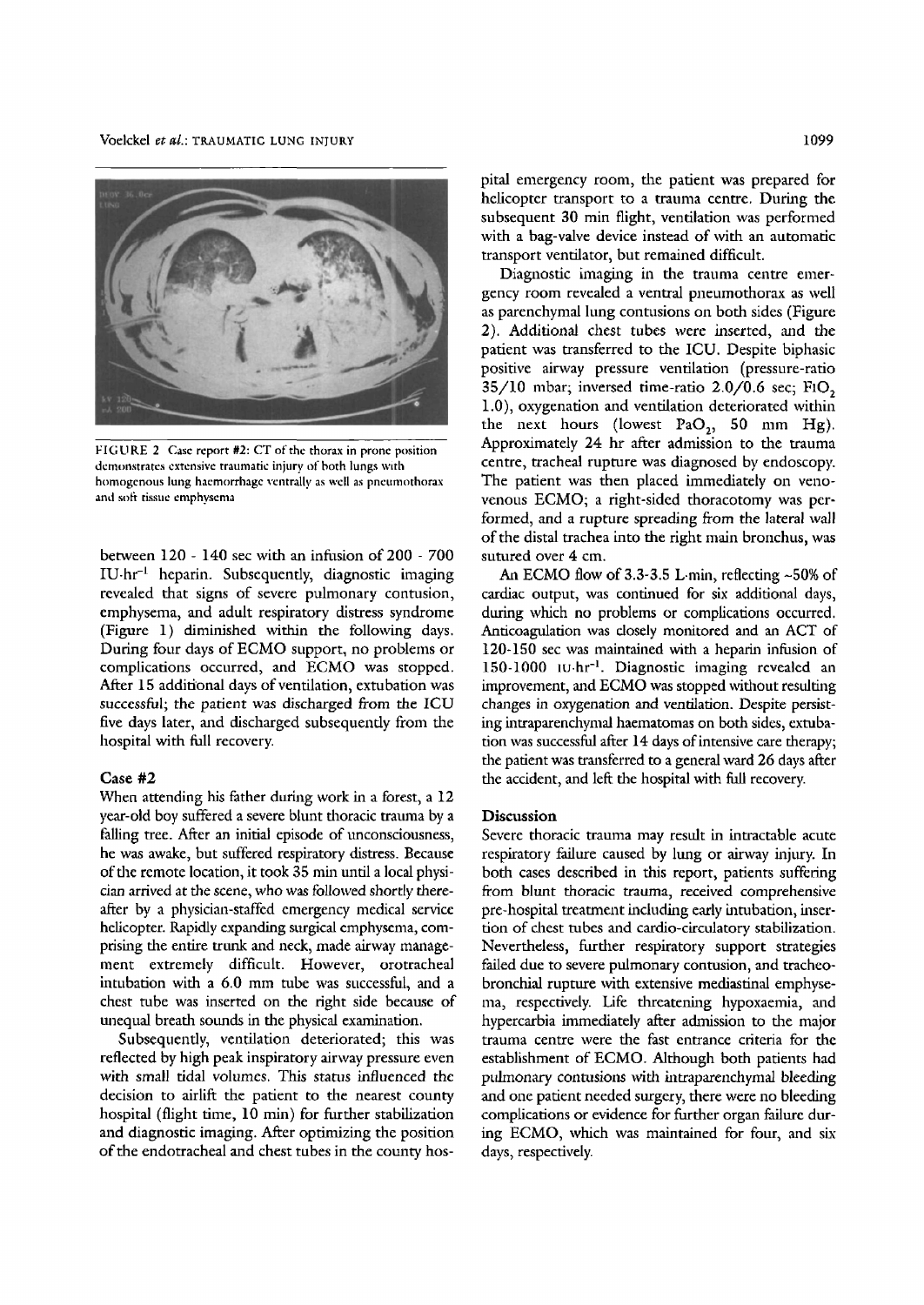TABLE I Case #1: Arterial blood gas analysis after admission, two hours after the accident, immediately after helicopter transport to the emergency room of a trauma centre, and after ICU admission.

Pressure controlled ventilation ( IRV,  $V_T$  400 mL, f 20, PEEP 10 cm H<sub>2</sub>O, FiO<sub>2</sub> 1.0)

| Time after admission                                                    | рH   | $PaCO$ , $(mmHg)$                                                                                           | PaO, (mmHg) | $HCO2$ (mmol) / BE | $SaO,$ (%)<br>89.7 |  |
|-------------------------------------------------------------------------|------|-------------------------------------------------------------------------------------------------------------|-------------|--------------------|--------------------|--|
| $30 \text{ min}$                                                        | 7.11 | 82.8                                                                                                        | 72.1        | $21.3 / -3.5$      |                    |  |
| $4hr$ 45 min                                                            | 7.21 | 58.9                                                                                                        | 34.4        | $23.5 / - 4.9$     | 69.4               |  |
| Helicopter Transport - total transport time 1 hr 10 min (30 min flight) |      |                                                                                                             |             |                    |                    |  |
|                                                                         | 7.0  | 76                                                                                                          | 20.9        |                    | 45                 |  |
| <b>Admission ER</b>                                                     |      | ECMO Bloodflow, 4 L·min <sup>-1</sup> , BIPAP Ventilation (25/20 mbar, $1.2/1.2$ sec, FIO <sub>2</sub> 1.0) |             |                    |                    |  |

ER indicates Emergency Room; ICU, Intensive Care Unit; BIPAP, biphasic positive airway pressure; ECMO, extracorporeal membrane oxygenation.

TABLE II Arterial blood gases showing improvement of pulmonary function in patient 1 during ECMO support in the intensive care unit.

| Days in ICU                                           | pН   | $PCO2$ (mm Hg) | $PO2$ (mm Hg) | HCO <sub>3</sub> (mmol) / BE | SaO <sub>2</sub> (%) |  |
|-------------------------------------------------------|------|----------------|---------------|------------------------------|----------------------|--|
| $\mathbf{2}$                                          | 7.49 | 28.3           | 205.8         | 21.7 / 0                     | 99.5                 |  |
| $\overline{3}$                                        | 7.46 | 32.0           | 207.8         | 22.8 / 0                     | 99.5                 |  |
| BIPAP (30/20 mbar, 1.5/1.5 sec, FIO, 0.4)             |      |                |               |                              |                      |  |
| $\overline{4}$                                        | 7.42 | 32.6           | 149           | $21.6 / -1.8$                | 99                   |  |
| ECMO stop - BIPAP (27/17 mbar, 1.3/1.4 sec, FiO, 0.4) |      |                |               |                              |                      |  |
| 5                                                     | 7.30 | 49.6           | 129.7         | $24.3 / -1.8$                | 98.2                 |  |

ICU indicates intensive care unit; BIPAP, biphasic positive airway pressure; ECMO, extracorporeal membrane oxygenation.

Approximately 5% of mortality in trauma victims is directly caused by thoracic trauma.<sup>1</sup> On the other hand, respiratory failure has the highest incidence (30- 50%) among post-traumatic organ failure, often resulting in intractable, progressive adult respiratory distress syndrome (ARDS); and therefore, an increasing mortality in trauma. Accordingly, direct parenchymal lung damage due to thoracic trauma and consecutive morphological changes through an inflammatory systemic process are the two most important pathophysiological causes of respiratory failure.<sup>1</sup>

As even the most advanced ventilatory support strategies, including inversed ratio ventilation (IRV), individual adjustment of positive end-expiratory pressure (PEEP), or pressure controlled IRV with permissive hypercarbia might fail to maintain adequate oxygenation in severe ARDS, the need for extracorporeal techniques of gas exchange will become evident.

The first successful use of ECMO in adults for acute post-traumatic respiratory failure was reported by Hill *et al.* in 1972.<sup>2</sup> After initial disappointments, it was temporarily abandoned. A prospective trial of ECMO and conventional management in adult respiratory distress syndrome, sponsored by the US National Heart and Lung Institute in 1979,<sup>3</sup> demonstrated an equivalent 90% mortality. In this setting, time of mechanical ventilation before initiation of ECMO averaged 9.6 days, and ventilation was maintained during ECMO using high peak inspiratory airway pressure. Accordingly, the ECMO group showed increased survival rates only in the initial days (2-11) of treatment.

In 1986, Gattenoni et al.<sup>4</sup> presented the results of a study that suggested to reconsider the efficacy of ECMO in a setting quite similar to the US National Institute of Health trial. Eliminating carbon dioxide with ECMO, their respiratory therapy differed from the US National Institute of Health protocol, avoiding high peak inspiratory airway pressure, and high oxygen concentrations; which subsequently resulted in a survival rate of 48%. In further publications of survival rates of patients suffering from acute respiratory failure after trauma, survival rates ranged between 5- 63%.5,6

In 1997, Lewandowski et al.<sup>7</sup> presented a clinical approach to the management of patients with ARDS. Following an algorithm including ECMO, an overall survival rate of 55-75% in the ECMO group was achieved. Admission criteria included the diagnosis of ARDS and a preceding respiratory therapy >48 hr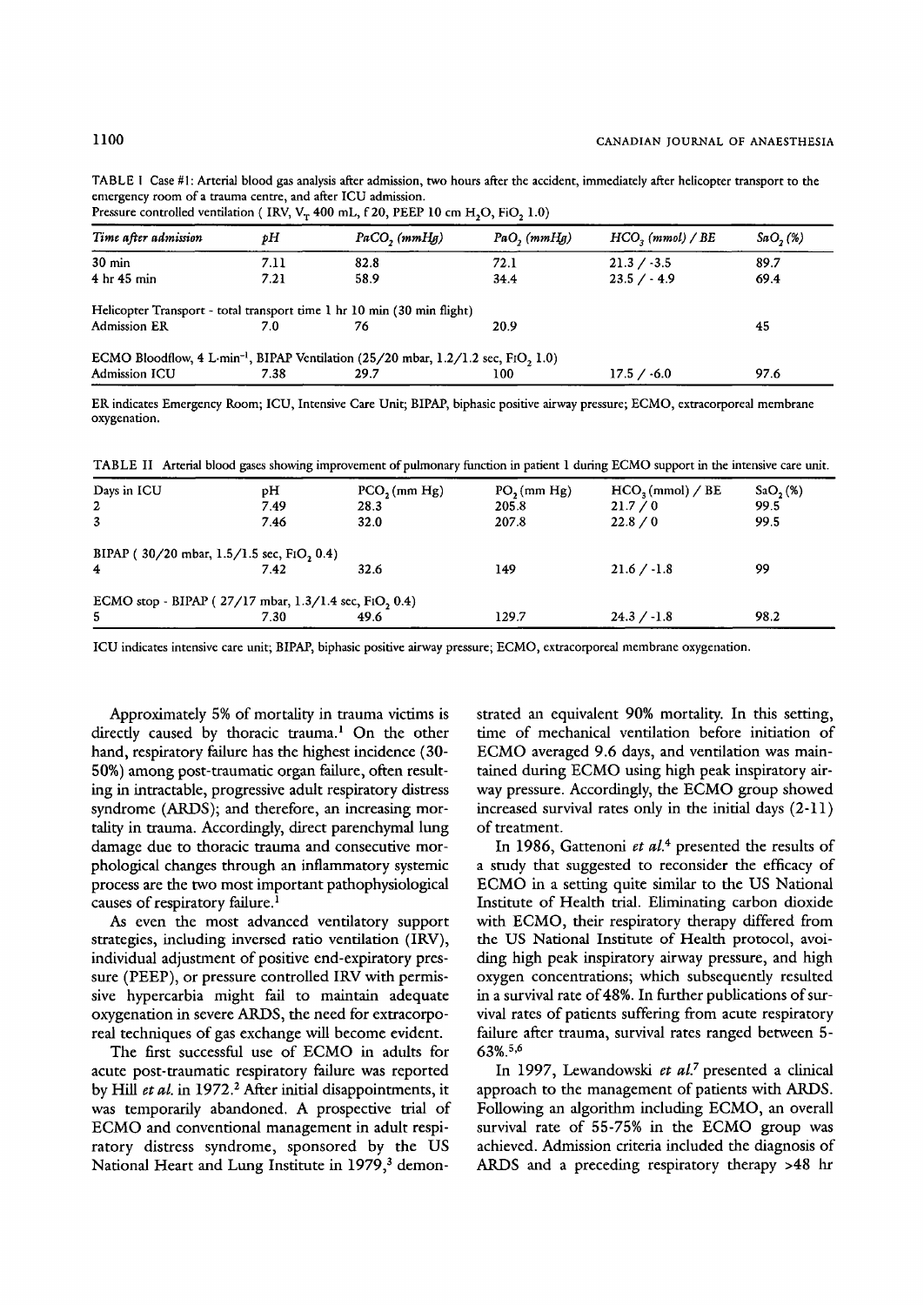TABLE III The Deadly Dozen Thoracic Injuries (Caroline et al., 1995)

| Immediately life-threatening chest injuries that must be detected and |  |  |  |  |  |
|-----------------------------------------------------------------------|--|--|--|--|--|
| treated during initial management at the scene                        |  |  |  |  |  |
|                                                                       |  |  |  |  |  |

- 1. Airway obstruction
- 2. Open pneumothorax
- 3. Tension pneumothorax
- 4. Massive hemothorax
- 5. Flail chest<br>6. Cardiac ta
- Cardiac tamponade

*Potentially lethal chest injuries that may he identified at the scene or in the hospital* 

- 7. Thoracic aortic disruption
- 8. Bronchial disruption
- 9. Myocardial contusion
- 10. Diaphragmatic tear
- 11. Esophageal tear
- 12. Pulmonary contusion

before transfer to the ICU. After admission, patients were treated with ECMO when rapid entry criteria were matched within the first two hours. Keys to success of ECMO may be early initiation of  $ECMO$ ,  $5,6,8$ the time on ECMO, which should not exceed 15 days, $8$  and careful monitoring of coagulation during ECMO using a heparin bonded circuit. 6,9

Both of our patients were treated by ECMO within 24 hr of suffering thoracic injury. In the first case, rapid entry criteria were matched with  $PAO<sub>2</sub>/FIO$ , <50 at  $PEEP > 10$  cm  $H<sub>2</sub>O$  and FIO<sub>2</sub> 1.0. The underlying pattern of an early respiratory distress syndrome could be rapidly improved by ventilatory support, but needed ECMO temporarily to avoid prolonged hypoxia. The second patient needed ECMO for surgical intervention and furthermore, to gain time for recovery from pulmonary contusions. Other possible strategies of airway management such as fiberoptic positioning of a doublelumen tube was contraindicated because of the extend of the tracheal rupture and the diameter of the juvenile airway. In both cases, ECMO could be limited to no more than six days.

Bleeding disorders are the most important complications when using ECMO. Systemic anticoagulation with a heparin dose that is sufficient to achieve whole blood activated clotting times between 160-180 sec, may be followed by bleeding complications in 68 - 75%.<sup>5,6</sup> Platelet dysfunction due to cell trauma, hyperfibrinolysis, and the degree of anticoagulation are typical causes of coagulopathy during ECMO.<sup>10</sup> In 1995, Perchinsky et al.<sup>9</sup> found a close relationship between the coagulation status of massively injured patients undergoing ECMO and their outcome. In a study of Lewandowski *et al.*,<sup>7</sup> the complication rate was main-

ly influenced by technical problems, when 22 of 27 complications (occurring during 27,137 h of ECMO) were caused by malfunction of the cannula or parts of the ECMO equipment.

In both cases, no bleeding, thromboembolic, or technical complications occurred; which was mainly achieved by permanently monitoring anticoagulation. A whole blood activated clotting time level of 120- 140, which is less than in other ECMO protocols, provided a sufficient function of extracorporeal circulation. This was maintained by infusion of 200-1000  $IU·hr^{-1}$  heparin.

Obviously the question arises, whether different strategies of pre-hospital management or a more aggressive use of chest tubes might have been beneficial. The halfofa "Deadly Dozen" of thoracic injuries (Table III) must be identified and managed at the accident site by the emergency medical service.<sup>11</sup> Early tracheal intubation and ventilation are the most important procedures in reducing mortality in trauma, 1,12 furthermore, an aggressive policy of decompression of a pneumothorax may further reduce the number of avoidable deaths.<sup>12,13</sup> According to Powell *et al., ia our* patients can be classified as "risk level 1", indicating a situation in which a delayed transport to a trauma centre, or a delay in administering major interventions, would threaten survival fundamentally. Although both bag-valve and automatic transport ventilators represent adequate ventilatory devices in the emergency medical service,<sup>15</sup> both cases demonstrate that advanced ventilatory support strategies should be maintained during transport. Despite a possible improvement in respiratory therapy technology, air transport bears the risk of barotrauma. For example, even if a chest tube is in correct position, there still may be the risk of a tension pneumothorax. A more aggressive use of chest tubes in the early phase of treatment might have been helpful to prevent the development of tension pneumothorax.

After admission to the trauma centre, both patients were endangered by critical hypoxemia, requiring immediate improvement of gas exchange. Therefore, ECMO was initiated, resulting in dramatic improvement of oxygenation and CO<sub>2</sub> removal. In 1992, Levy  $et$  al.<sup>16</sup> proposed a more liberal application of ECMO in adult patients. When critically assessing possible complications, ECMO may be considered a last resort therapy for acute lung failure. The time course of respiratory deterioration after thoracic trauma can be very short, and early identification of patients who require advanced treatment in a trauma centre including the option for ECMO, may be the key to success